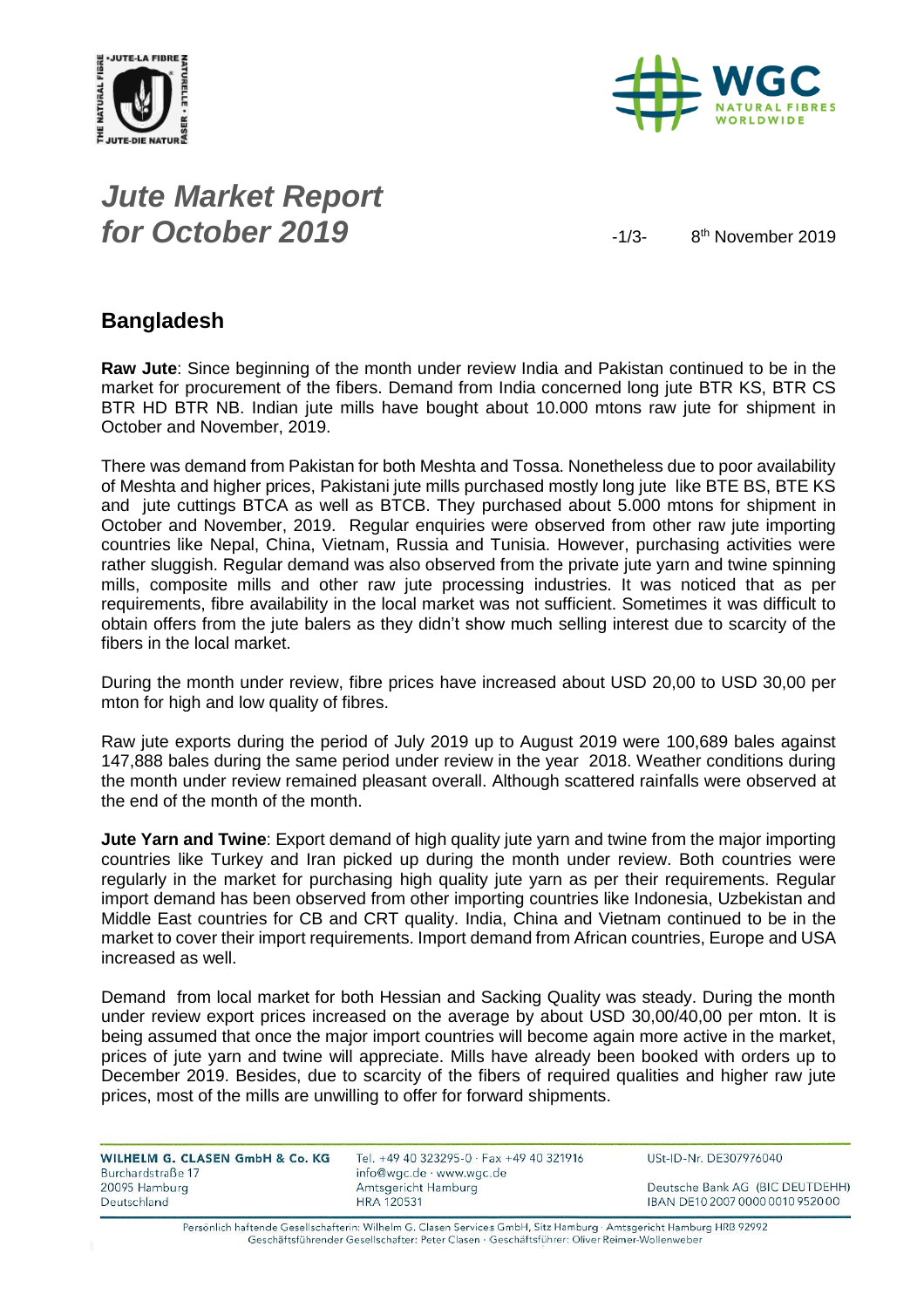



# *Jute Market Report for October 2019*  $\frac{2}{3}$

8<sup>th</sup> November 2019

According to market sources, if fibre supply crisis in the local market continues, its impact on local spinning mills will be seriously felt. In that case there is every possibility of some jute yarn and twine mills being compelled to shut down for lack of fibre of suitable quality.

**Jute Goods**: Export demand of finished goods, both Hessians and Sackings, came from Africa, Europe, Australia, USA, Middle East countries, China as well as Vietnam. India was regularly in the market as buyer of unstitched cloth as well as sacking bags Binola, B-twill and L- twill.

During the month under review there was export demand for Carpet Backing Cloth from regular importing countries in Europe, Australia and New Zealand. Local demand for hessians and sackings remained stable.

Export prices increased for the following qualities of

| Hessians:     | about $2 - 3\%$ |
|---------------|-----------------|
| Sackings JBA: | about 2 %       |
| CBC:          | about 2 %       |

Most of the private composite jute mills are busy with fulfilment of their existing orders and solvent mills are not showing much interest to offer for forward shipment. As per information from the local sources, BJMC were in the market on regular basis to procure raw jute as per their current requirements.

The Ministry of Textiles and Jute has sought necessary government steps to settle the issue of anti-dumping duty imposed by India on Bangladeshi jute goods, Bangladesh officials said.

Only 3.998,20 mtons of jute goods were exported to India this year against against 8.985 mtons in the previous year. According to the Ministry of Textiles and Jute, about 36,435 mtons of jute goods were exported to India in the fiscal year 2015-16 before the imposition of the Anti-Dumping Duty. It should be recalled that it was on 5th January 2017 that India's Finance Ministry imposed the antidumping duty for a period of five years on the import of jute products from Bangladesh at rates ranging between USD 19,30 and USD 351,72 per mton amid allegations of dumping of jute goods like jute yarn, twine, jute sacking bags and hessian fabrics.

Bangladesh exports more or less 30 % of its exportable jute goods to India, with the state owned Bangladesh Jute Mills Corporation (BJMC) having the largest share. India is the second largest export market for Bangladeshi jute goods.

The country's jute industry is passing through a tough time due to the anti-dumping duty imposed by India, industry insiders said.

| WILHELM G. CLASEN GmbH & Co. KG | Tel. +49 40 323295-0 · Fax +49 40 321916 | USt-ID-Nr. DE307976040           |
|---------------------------------|------------------------------------------|----------------------------------|
| Burchardstraße 17               | info@wgc.de · www.wgc.de                 |                                  |
| 20095 Hamburg                   | Amtsgericht Hamburg                      | Deutsche Bank AG (BIC DEUTDEHH)  |
| Deutschland                     | <b>HRA 120531</b>                        | IBAN DE10 2007 0000 0010 9520 00 |
|                                 |                                          |                                  |

Persönlich haftende Gesellschafterin: Wilhelm G. Clasen Services GmbH, Sitz Hamburg · Amtsgericht Hamburg HRB 92992 Geschäftsführender Gesellschafter: Peter Clasen · Geschäftsführer: Oliver Reimer-Wollenweber